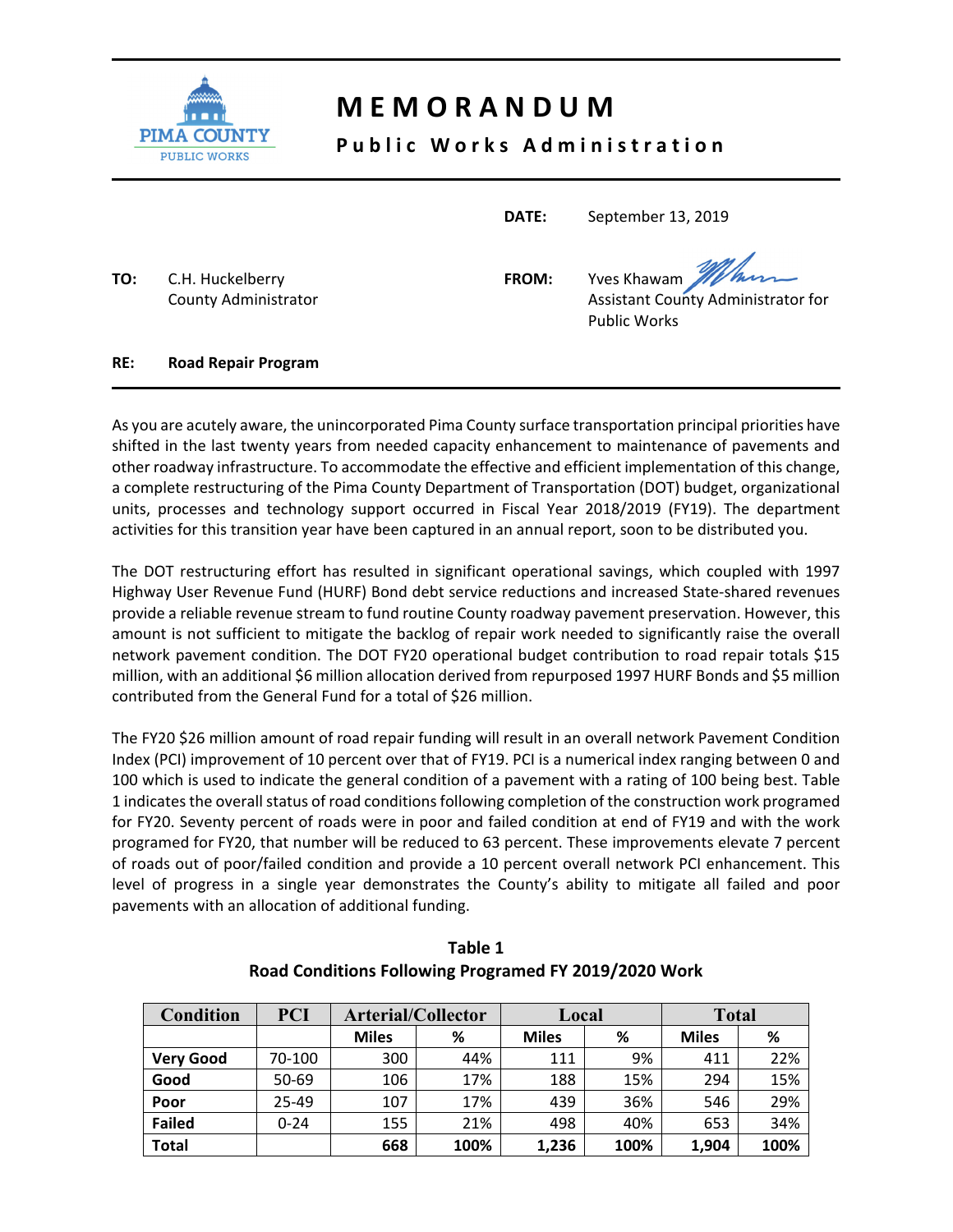C.H. Huckelberry, County Administrator **Road Repair Program**  September 13, 2019 Page 2

The DOT operational pavement repair and maintenance funding stream will in the future be sufficient to maintain all unincorporated County paved public roads in good condition. However, a significant injection of funding is still required to clear the backlog of disrepair. Despite previous County efforts to secure additional funding sources, it appears there are no other options at this point than to allocate General Fund monies to fill this gap. To this end, \$5 million was allocated from the General Fund for FY20 and there is discussion regarding allocating additional pay‐as‐you‐go (PAYGO) funding to road repair annually in \$5 million increments, up to a maximum of \$25 million per year until such time that this funding is no longer needed.

The DOT has run analyses within the StreetSaver pavement preservation model based on projected DOT operational funds allocated for road repair and the potential General Fund PAYGO allocations. The model considers pavement construction section, construction date, past treatment dates and last condition rating to optimize a recommendation of pavement sections to be treated based on allocated budget amounts and road selection prioritization criteria. For arterial/collector functional class roadways, the sole criterion used is to optimize the pavement condition rating based on available funding. This approach is used to preserve the investment made in the arterial/collector network which serves as the backbone of regional mobility and operates with higher speeds, volume, risk, and community-wide value than local roads.

The local street network, however, operates at lower levels in each of these categories. As such and due to the large number of failed roadways, additional criteria for local road repair selection is warranted. The Pima County Transportation Advisory Committee (PTAC) approved criteria for the selection of FY20 local road repairs and is actively soliciting public input via meetings and survey regarding criteria for selection and repair of local paved roads for FY21. It is expected that when the PCI of local roads is raised to an acceptable threshold, these roads too will be selected for preservation treatment solely using StreetSaver return on investment criterion.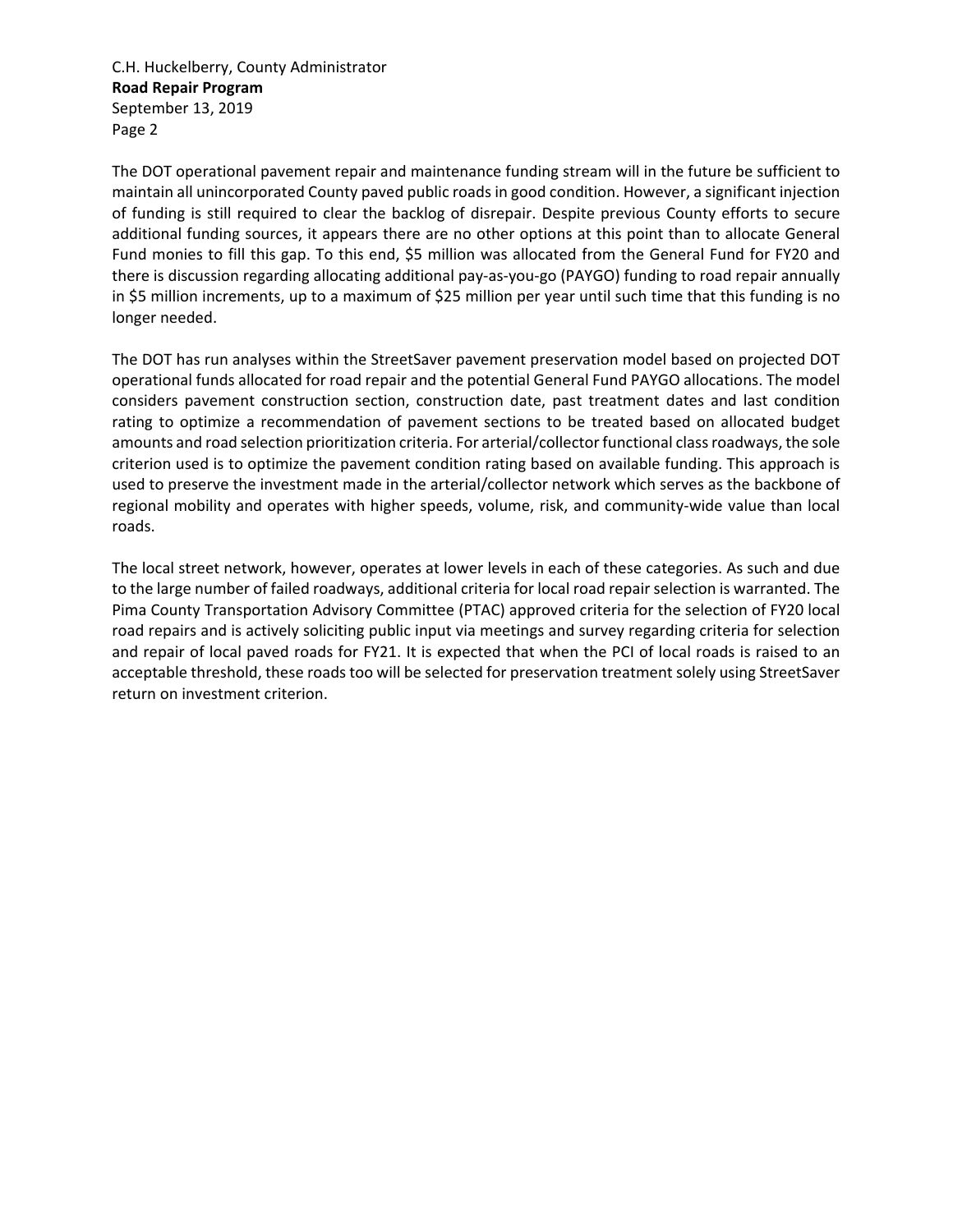| Year         | Transportation<br><b>Department</b><br><b>Funding</b> | <b>Potential</b><br><b>PAYGO</b><br><b>Allocation</b> | <b>Total Funding</b> | <b>Network</b><br><b>Pavement</b><br><b>Condition</b><br><b>Index</b> | <b>Network</b><br>Pavement<br><b>Condition Index</b><br>Improvement<br><b>From FY18/19</b> |
|--------------|-------------------------------------------------------|-------------------------------------------------------|----------------------|-----------------------------------------------------------------------|--------------------------------------------------------------------------------------------|
| FY19/20      | 21,000,000                                            | 5,000,000                                             | 26,000,000           | 42                                                                    | 10%                                                                                        |
| FY20/21      | 16,000,000                                            | 10,000,000                                            | 26,000,000           | 43                                                                    | 12%                                                                                        |
| FY21/22      | 16,000,000                                            | 15,000,000                                            | 31,000,000           | 45                                                                    | 16%                                                                                        |
| FY22/23      | 21,000,000                                            | 20,000,000                                            | 41,000,000           | 48                                                                    | 24%                                                                                        |
| FY23/24      | 23,000,000                                            | 25,000,000                                            | 48,000,000           | 52                                                                    | 33%                                                                                        |
| FY24/25      | 29,000,000                                            | 25,000,000                                            | 54,000,000           | 57                                                                    | 44%                                                                                        |
| FY25/26      | 30,000,000                                            | 25,000,000                                            | 55,000,000           | 62                                                                    | 56%                                                                                        |
| FY26/27      | 31,000,000                                            | 25,000,000                                            | 56,000,000           | 67                                                                    | 68%                                                                                        |
| FY27/28      | 35,000,000                                            | 25,000,000                                            | 60,000,000           | 71                                                                    | 79%                                                                                        |
| FY28/29      | 38,000,000                                            | 25,000,000                                            | 63,000,000           | 77                                                                    | 94%                                                                                        |
| FY29/30      | 41,000,000                                            | 25,000,000                                            | 66,000,000           | 80                                                                    | 99%                                                                                        |
| <b>TOTAL</b> | 301,000,000                                           | 225,000,000                                           | 526,000,000          |                                                                       |                                                                                            |

**Table 2 Road Repair Funding and Road Conditions** 

The StreetSaver analysis reflected in Table 2 demonstrates that the described level of anticipated funding is sufficient to raise the County network-wide PCI to 80 by FY30. A condition rating of 80 is squarely within the range of "very good" and is the number many jurisdictions target as an ideal level for pavement maintenance. The table breaks out the PCI increase per year over the next 10 years with corresponding pavement condition improvement. The level of improvement by year is not linear in that when a larger number of roads degrade to a threshold needing a costly treatment in a given year, the available budget capacity for that year yields a lower overall PCI increase.

Table 3 reflects projected road conditions in FY30 subject to the above discussed potential budget allocations. The StreetSaver model shows that there would be no failed roads at the end of FY30 and only 8 percent of poor roads. These remaining poor roads would remain in that state for only a short time prior to receiving a treatment and elevating them back to "very good" through the normal maintenance cycle.

| <b>Condition</b> | <b>PCI</b> | <b>Arterial/Collector</b> |      | Local        |      | <b>Total</b> |      |
|------------------|------------|---------------------------|------|--------------|------|--------------|------|
|                  |            | <b>Miles</b>              | %    | <b>Miles</b> | %    | <b>Miles</b> | ℅    |
| <b>Very Good</b> | 70-100     | 556                       | 83%  | 1,021        | 83%  | 1,577        | 83%  |
| Good             | 50-69      | 77                        | 12%  | 88           | 7%   | 165          | 9%   |
| Poor             | 25-49      | 35                        | 5%   | 128          | 10%  | 163          | 8%   |
| <b>Failed</b>    | $0 - 24$   | 0                         | 0%   | 0            | 0%   | 0            | 0%   |
| <b>Total</b>     |            | 668                       | 100% | 1,236        | 100% | 1,904        | 100% |

**Table 3 Stabilized Road Conditions Following Projected FY 2029/2030 Work**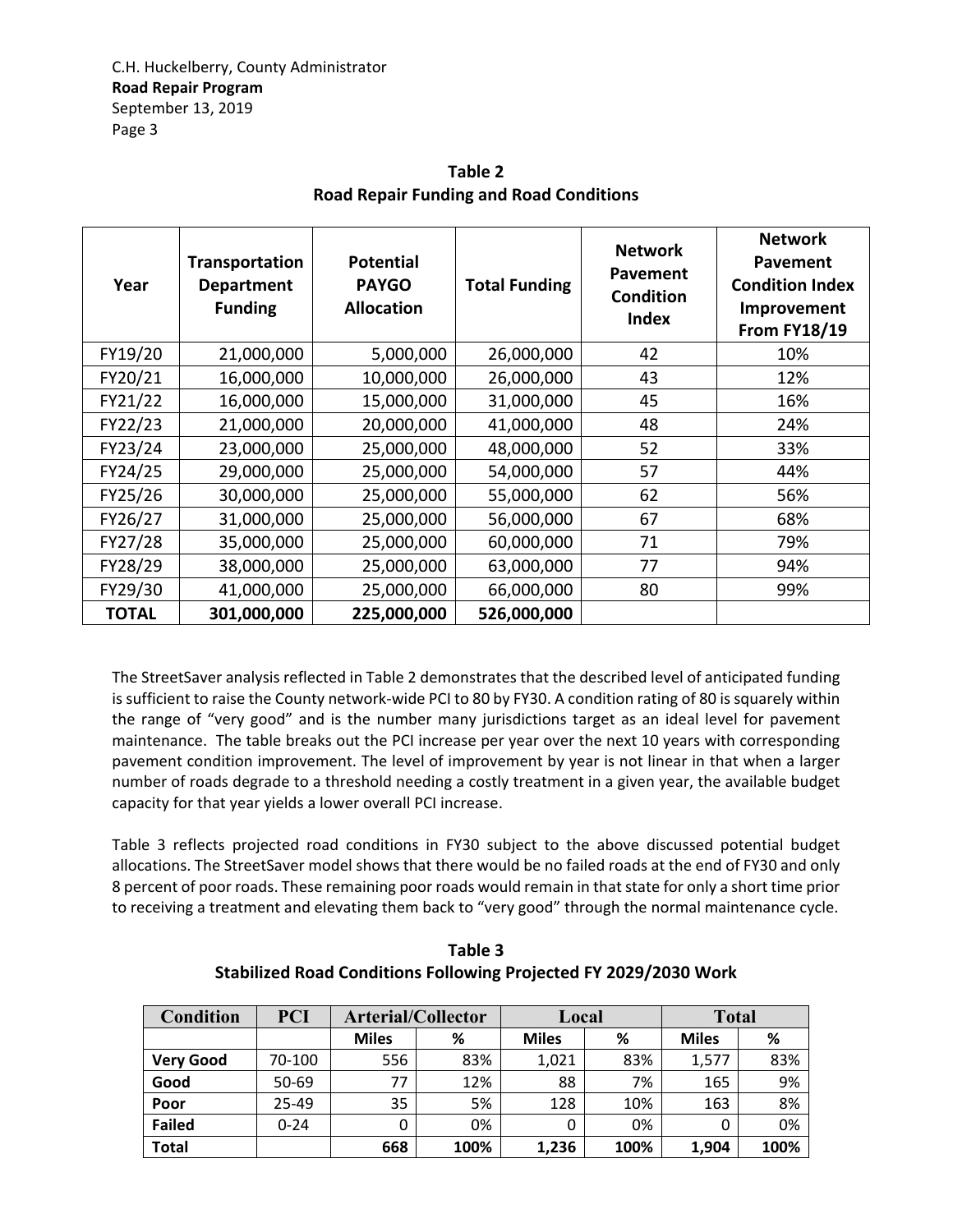C.H. Huckelberry, County Administrator **Road Repair Program**  September 13, 2019 Page 4

Figure 1 shows model output that further demonstrates that FY30 is the breakpoint at which the repair backlog is mitigated, showing only a \$10 million remaining deficit of regular cycle maintenance. That would be the point at which PAYGO funding for road repair could be discontinued with subsequent pavement maintenance costs entirely covered through the DOT operations fund.



**Figure 1 PCI vs Deferred Annual Maintenance** 

As you are also aware, the Regional Transportation Authority is beginning to discuss funding priorities for the next 20‐year regional transportation plan. If road repair funding is included in that plan, and if the plan and funding is approved by voters, the projected PAYGO road repair allocations captured in Table 2 could be adjusted.

In summary, the County is making significant progress in implementing a road repair program through the restructuring of the DOT, implementation of a pavement preservation modelling tool to project condition improvements based on budget allocations, and the timely delivery of programed work. These combined elements demonstrate the County's ability to raise the average network PCI to "good" by FY24, "very good" by FY28, and attain sustainably-funded maintenance through transportation dedicated Stateshared revenues by FY30. However, plan implementation is entirely contingent on a 10-year funding source such as the General Fund PAYGO at the allocation levels described above to temporarily supplement DOT pavement preservation funds.

c: Carmine DeBonis, Jr., Deputy County Administrator for Public Works Ana Olivares, Director, Transportation Department